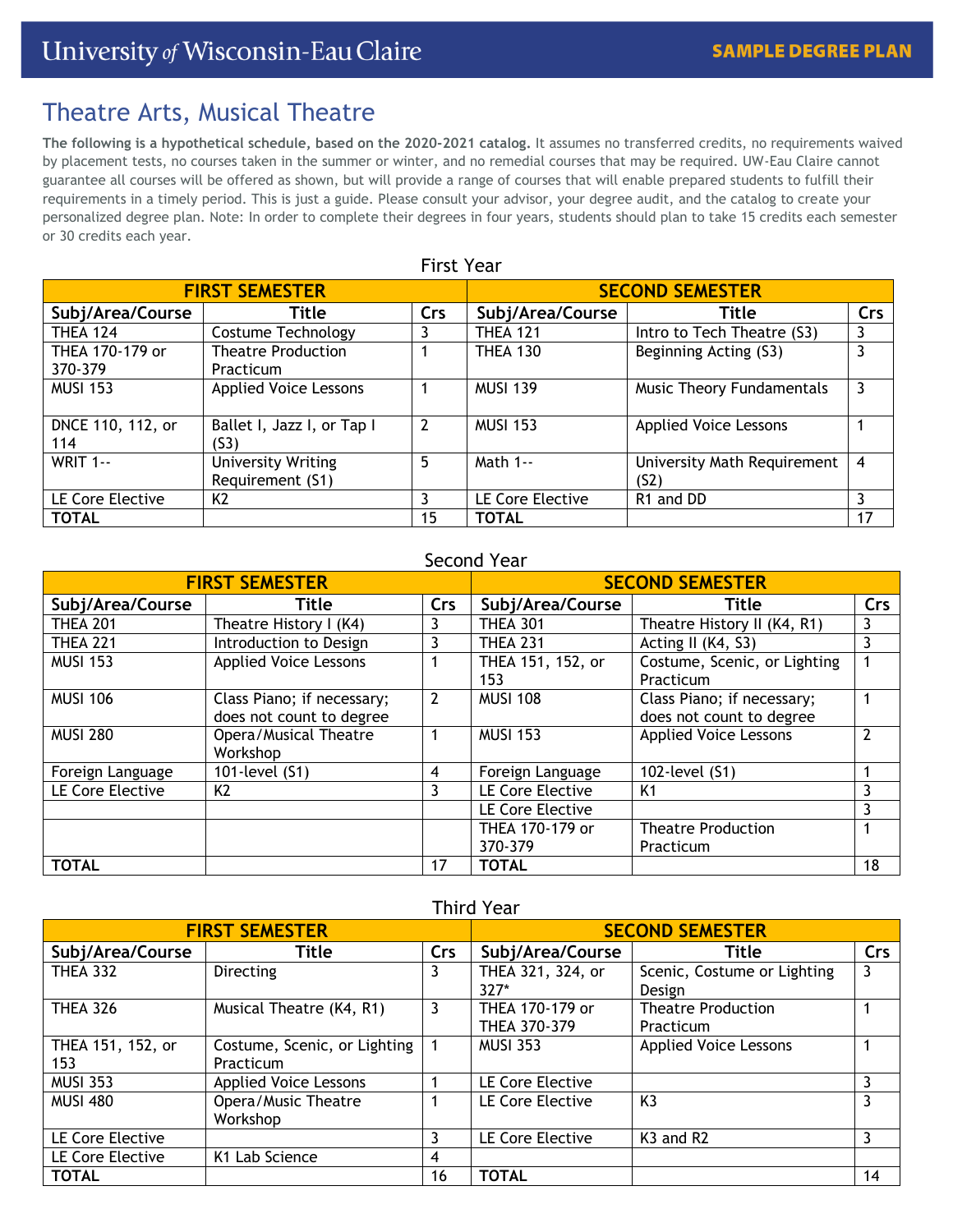## Fourth Year

| <b>FIRST SEMESTER</b> |                              |     | <b>SECOND SEMESTER</b> |                           |     |
|-----------------------|------------------------------|-----|------------------------|---------------------------|-----|
| Subj/Area/Course      | Title                        | Crs | Subj/Area/Course       | Title                     | Crs |
| THEA 151, 152, or     | Costume, Scenic, or Lighting |     | THEA 170-179 or        | <b>Theatre Production</b> |     |
| 153                   | Practicum                    |     | 370-379                | Practicum                 |     |
| <b>MUSI 480</b>       | Opera/Music Theatre          |     | LE Core Elective       | K <sub>3</sub>            |     |
|                       | Workshop                     |     |                        |                           |     |
| THEA 330 or 331       | Acting III or Acting Styles  |     | LE Core Elective       |                           | 3   |
| <b>DNCE</b>           | Any 2-credit class           |     | LE Core Elective       |                           |     |
| LE Core Elective      |                              |     | LE Core Elective       |                           |     |
| LE Core Elective      | R <sub>3</sub>               |     |                        |                           |     |
| <b>TOTAL</b>          |                              | 13  | <b>TOTAL</b>           |                           | 13  |

## **RECOMMENDATIONS FOR OPTIONAL HIGH IMPACT PRACTICES (HIPs)**

The University of Wisconsin-Eau Claire encourages all students to participate in High Impact Practices. The following information identifies any specific recommendations that faculty in this major have concerning which HIPs might be most beneficial to students, and any recommendations about when those HIPs best fit into the degree plan. Students should also consult their faculty advisor for information on HIPs. There are many additional high impact opportunities available. Talk to your academic advisor for more information about incorporating HIPs lik[e Study Abroad,](https://studyabroad.apps.uwec.edu/) [Intercultural Immersion,](https://www.uwec.edu/immersion/) [Internship,](https://www.uwec.edu/career-services/info-students/internships/) and/or [Student/Faculty Collaborative Research](https://www.uwec.edu/orsp/students/student-faculty-collaborative-research-guide/) into your time at UW-Eau Claire.

Students are encouraged to consider a cultural immersion program, such as the Spring Break trip to New York City, in the final two years of the program. Faculty-Student Research Projects are encouraged after the first year of the program.

Students are strongly encouraged to participate in "Quest," the Integrated Learning Project specifically created for Music and Theatre Arts students. See Music and Theatre Arts Homepage for more information.

#### **NOTES**

#### **Liberal Education Core (LE Core)**

The LE Core comprises 17 learning experiences across 11 learning outcomes. Students must complete a minimum of 36 credits in courses approved for the LE Core.

- K1 Natural Sciences; two experiences (one lab science experience is required in K1 or K2).
- K2 Social Sciences; two experiences (one lab science experience is required in K1 or K2).
- K3 Humanities; two experiences.
- K4 Fine Arts; one experience.
- S1 Written and Oral Communication; two experiences (one experience must satisfy the University writing requirement).
- S2 Mathematics; one experience (must satisfy the University math competency requirement).
- S3 Creativity; one experience (can be fulfilled in a student's major).
- R1 Equity, Diversity, and Inclusivity; two experiences (one experience must meet the UW System Design for Diversity (DD) requirement).
- R2 Global Perspectives; one experience.
- R3 Civic and Environmental Issues; one experience.
- I1 Integration; two experiences (one experience can be fulfilled in a student's major).

#### **Additional LE Core Information**

- Most LE Core learning experiences are course based, and many courses meet more than one learning outcome (e.g., K3 and R2 or K1 and R3).
- Some learning experiences can also be met outside of a traditional course (e.g., undergraduate research (S3), study abroad (I1)).
- S1 An English placement score that fulfills the University writing requirement fulfills one S1 experience.
- S1 A foreign Language placement score that qualifies the student to enter the 102 level satisfies one S1 experience.
- S1, R2 A foreign language placement score that qualifies the student to enter the 202 level satisfies one experience in S1 and the R2 experience.
- S2 A math placement score that qualifies the student to enter Math 111, 112, 113 or 114 fulfills the S2 experience.
- S3 Completion of two credits from any approved music ensemble fulfills the S3 experience.
- I1 Any semester long study abroad program can fulfill one I1 experience.
- **Course Suggestions**
- THEA 121, 124, and 130 should be taken in the first year.
- It is ideal for students to take THEA 221 and THEA 231 in their second year.
- Students should see the catalog for specific Theatre Practicum requirements, and they are encouraged to be involved in productions from the first year.
- \*Students are required to take THEA 321, 324, or 327. It is recommended to take it during the third year.
- Students should take THEA 271 whenever available.
- THEA 223 is taught Spring odd years
- THEA 239 is taught Spring even years
- THEA 220 is taught Spring odd years
- THEA 330 is taught in Fall odd years
- THEA 323 is taught in Fall odd years
- THEA 414 is taught Spring odd years
- THEA 432 is taught Spring even years